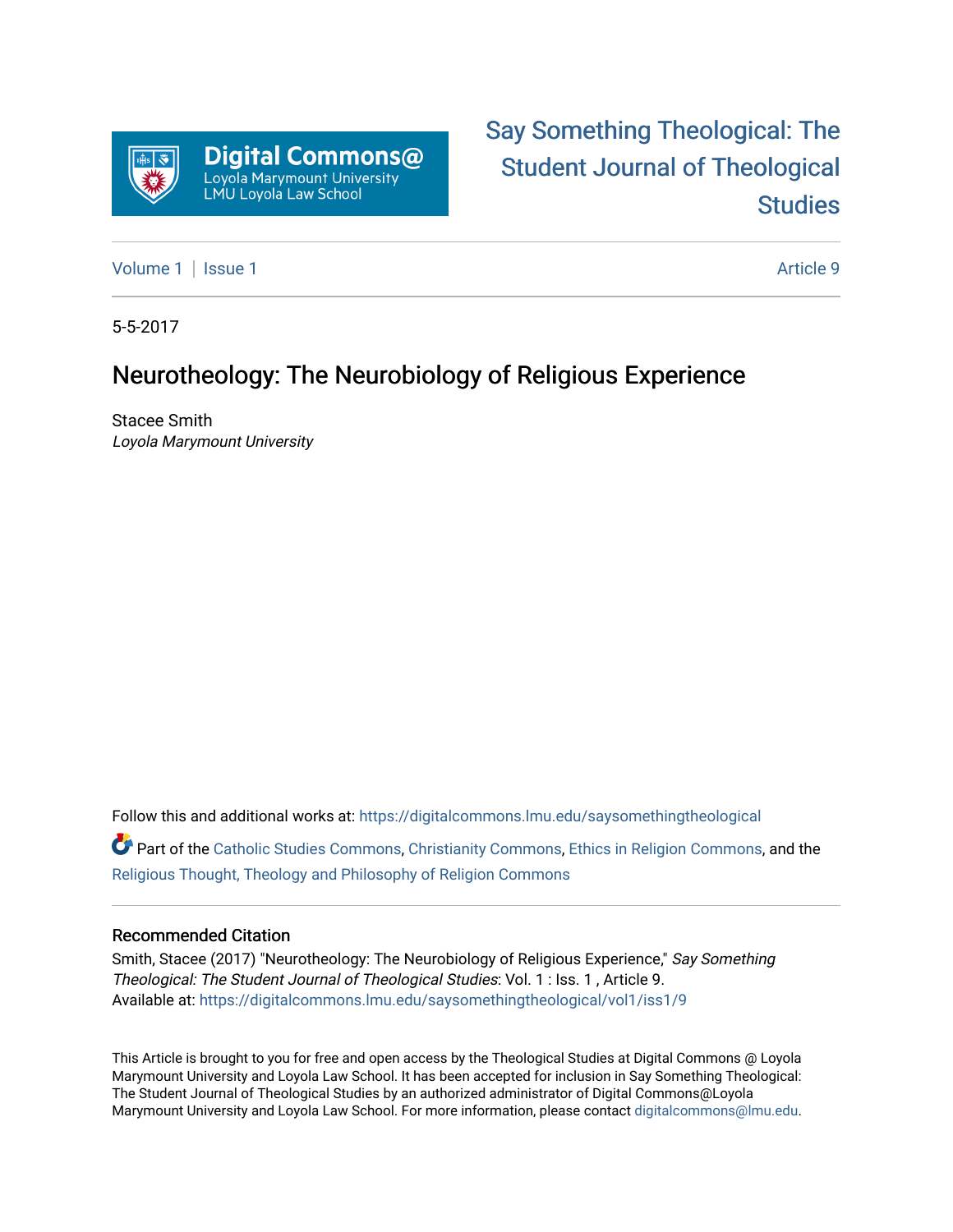*Say Something Theological: The Student Journal of LMU Theological Studies* 

# Neurotheology: The Neurobiology of Religious Experience

## Stacee Smith

In a nutshell, I will be reviewing the research on the biological processes that occur in the brain during an encounter with beauty or the divine – here, this encounter will be defined as a "mystical experience." In addition, in this article I examine the reasons for and ways to reconcile the conflicts between theology and neuroscience that are inherently a part of the conversation surrounding neurotheology.

First and foremost, I should address exactly what I mean by the term "neurotheology." This is a fairly recently-coined term which refers to the neurobiological processes that occur in the brain during experiences with the mystical or the divine. In *Principles of Neurotheology*, Andrew Newberg, one of the pioneers of the field of neurotheology, lists and analyzes all of the things that neurotheology should strive to be and do. One idea that Newberg addresses is the idea that the brain places functional restrictions on all thought processes, and hence how we experience religion, spirituality, and theology.<sup>1</sup> Thus, mystical experience is processed in the same way that all other experiences are processed in the brain. This must mean that mystical experience is as valid as any other type of experience.

Additionally, Newberg points out that every brain structure and function might be considered to be useful in understanding theological and philosophical concepts.<sup>2</sup> Much in the way that all structures of the brain have a function in understanding other concepts, every structure in the brain is partially responsible for the understanding of theological concepts and mystical experience.

Finally, it is important to understand an overall idea of what neurotheology can be taken to mean. There are many important principles and components of this term, but none are more significant than a general

 $\overline{a}$ 

<sup>1</sup> Andrew Newberg, Principles of Neurotheology (Ashgate Publishing Company, 2010), 84.

<sup>2</sup> Newberg, *Principles of Neurotheology*, 89.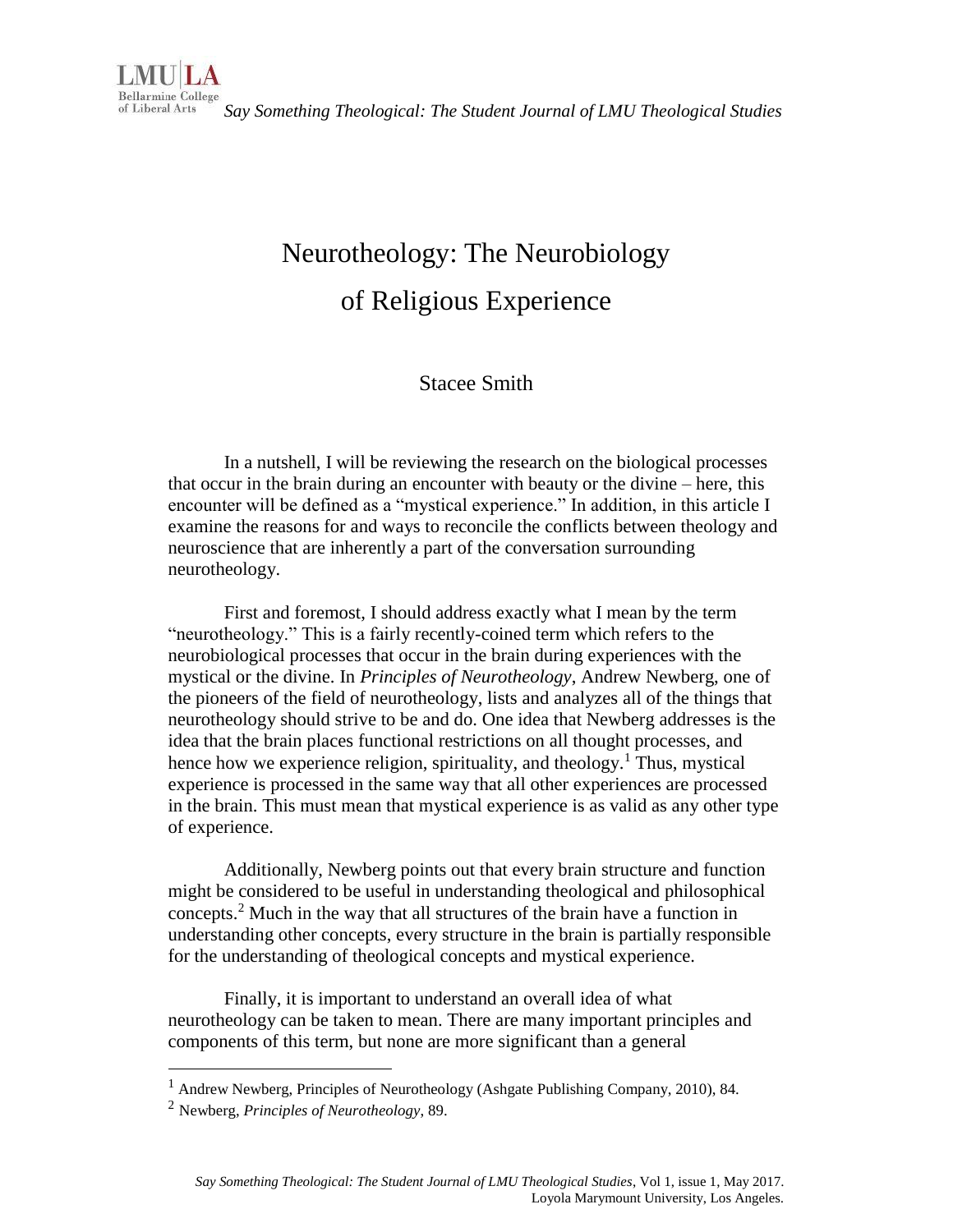understanding of what the term "neurotheology" means. Neurotheology is the use of the neurosciences – including psychology, biology, and neurology – to understand exactly what it is that composes theological ideas in the mind and the brain.

The neurosciences have demonstrated a number of important ideas about the experience of mysticism and beauty. First, Newberg addresses the idea that neurotheology must be a path or approach to a deeper understanding of the human brain and its associated capacity for responding to religious beliefs and having spiritual experiences.<sup>3</sup> Neurotheology is not a field in and of itself. It is merely a lens through which one can view the ideas of neurology or theology as these relate to each other. Neurotheology can both examine the neurological processes that underlay religion and mystical experience, and use people's mystical experiences to learn and understand the processes that occur in the brain. The concept of neurotheology can work in both directions – understanding theology in terms of neurology, and examining neurology in its relation to theological ideas.

Additionally, we'll need to talk about the relationship between mysticism and neurobiology as it is expressed in *Where God and Science Meet*, by Patrick McNamara.<sup>4</sup> One of the articles in this volume addresses neuroimaging studies performed on a number of self-defined religious and non-religious persons. The results of this study indicate two possible conclusions. The first conclusion suggests that Christian religious experience is a cognitively structured phenomenon, meaning that the brain acts as a mediator between what is real and what is perceived. In the case of mystical experience, it would mean that the brain processes the presence of God in a way that becomes understandable to a human being. The other possible conclusion of this study, however, indicates that religious experience may be marked by dysfunctional brain activity involving limbic structures. The limbic structures are the parts of the brain that process emotions and other primitive functions. According to this explanation, the people who experience mystical encounters with the divine are cognitively damaged, and the intensely emotional experiences are nothing more than misfires in the nerve cells that comprise their limbic systems.

Another study, described in *We Are Our Brains*, by D. F. Swaab, offers an explanation that might put to rest the conflict between these two theories of mystical experience. The EEGs of Carmelite nuns showed marked changes during mystical experiences when they felt that they were at one with  $God<sup>5</sup>$ . These changes were consistent and proven across the EEGs of numerous nuns, decreasing the likelihood that mere dysfunction was to blame. Additionally, similar studies, examined in *Where God and Science Meet*, prove changes in the brains of Buddhist monks working toward meditation that are consistent with the

 $\overline{\phantom{a}}$ 

 $3\,145.$ 

<sup>4</sup> Patrick McNamara, ed. *Where God and Science Meet: How Brain and Evolutionary Studies Alter Our Understanding of Religion*. (Westport: Praeger Publishers, 2006).

<sup>5</sup> D. F. Swaab, *We Are Our Brains* (New York: Spiegel & Grau, 2014), 282.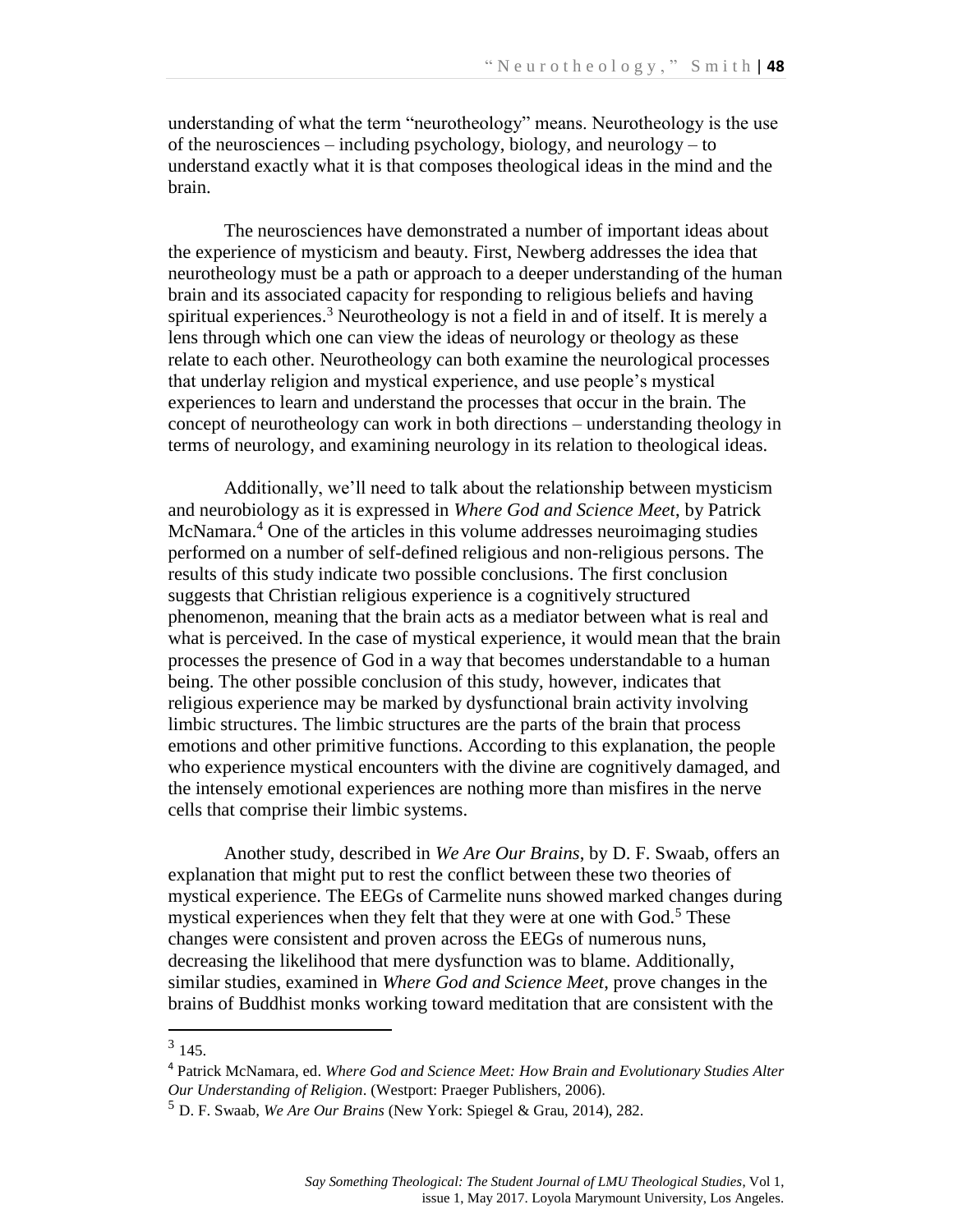results of the Carmelite nun study. Thus, similar changes have occurred across different faith traditions. It is unreasonable to assume that every person who practices to achieve mystical experience, however that is defined across faith traditions, must be cognitively damaged to the point of misinterpreting and misunderstanding these highly emotional experiences as an experience of the divine.

It is also noteworthy that the strongest common element among all of the religious participants in these studies – the "mystics," including monks, nuns, and regular people examined in the studies performed on religious and non-religious people – was a compelling conviction that they had risen above material existence, and spiritually united with the absolute.<sup>6</sup> This idea is a theme even across different faith traditions, signifying that there is something universal about it. If people from numerous different religious traditions all experience something similar, not only in their self-reported and subjective understandings, but also in the neurological way that their brain processes these experiences, then there must be something happening beyond just mere coincidence. It stands to reason, then, that this experience of mysticism is universal, and cannot be taken lightly or minimized as just a dysfunctional limbic system.

The above-mentioned studies were conducted using a number of different methods to evoke mystical encounters with the divine. Some of these were meditation on a religious scripture, an intense focus on a piece of art or a specific prayer, or a complete clearing of the mind of all errant thoughts. Scripture and art were used in these studies as ways of coming into an encounter with God or the divine. Consequently, although this was not the intention, the study's method established that beauty and art are a bridge to religious experience!<sup>7</sup> If art and beauty are so powerful that they can lead someone into a deep and meaningful religious encounter, then they should be regarded as religious experience. True beauty can open the mind and soften the heart to a mystical encounter. Beauty is that powerful – that it can lead to a lasting impression of the presence of God.

Now that it is clear that neurotheology can be a two-way bridge to understanding the neurosciences and theology, it is time to examine the other links that exist between the neurosciences and religion.

There are a number of ways that this link between neurosciences and religion can support a methodology for the care of our environment, as it is addressed by Pope Francis in his encyclical *Laudato Si: On Care for Our Common Home*. True beauty, as addressed above, can open the mind and soften the heart to religious experience. This experience, however, should not be limited just to things that can happen in a temple or a prayer alcove. The experience of

 $\overline{a}$ 

<sup>6</sup> Andrew Newberg and Eugene D'Aquili, *Why God Won't Go Away: Brain Science and the Biology of Belief* (New York: Ballantine Books, 2001), 102.

<sup>7</sup> See Cecilia González-Andrieu, *Bridge to Wonder: Art as a Gospel of Beauty,* (Waco: Baylor University Press, 2012).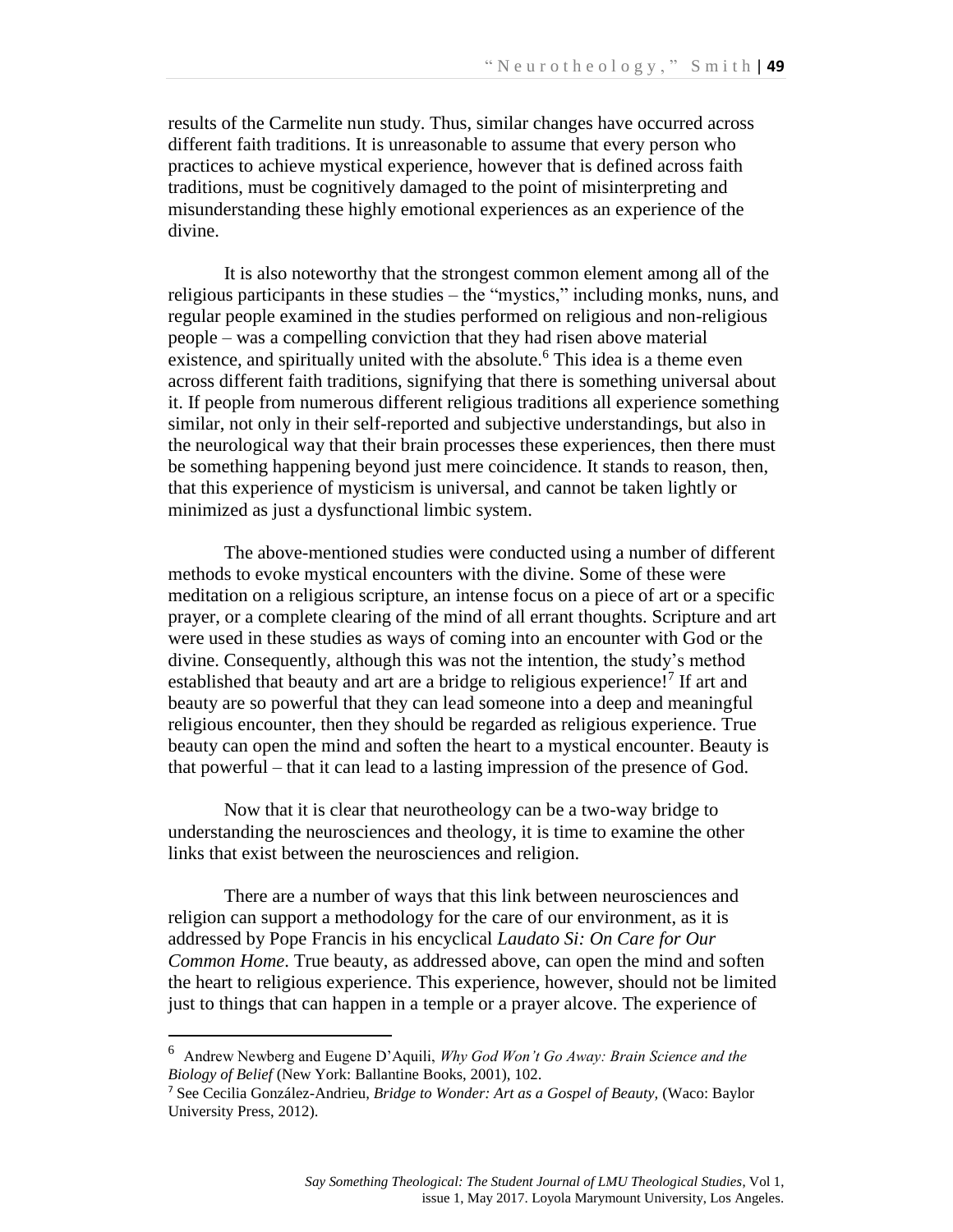beauty that can lead to a mystical encounter can come from anywhere, including nature. While a significant encounter with the beauty and presence of God can lead someone into religious fervor, a significant encounter with the beauty of nature can lead a person to inspiration to care for the earth and each of its inhabitants. Understanding the beauty of God can lead to an understanding of the beauty of God's creation. If we can have mystical encounters with God's beauty that are evidenced in the biology of our brain function, then this line of reasoning supports the idea that we can have similar neurobiological experiences in relation to the beauty of nature.

Finally, it is important to address the question of how we can foster these lasting and transformative experiences of beauty. Spending time in nature, meditating, and focusing on art and things that may be considered objectively beautiful are all paths to potentially transformative encounters with beauty.

Next, we move on to the complicated problem of the divide between the neurosciences and religion. It should not be news to anyone that there are deep and dividing conflicts between these two fields. We have already seen this in the contradictory explanations for mystical encounters examined in the study on religious and non-religious persons.

In another example, Sister Margareta, a fourteenth-century German nun, reported an encounter with Jesus, following several days of prayer and fasting in preparation for Lent. There is a disagreement as to whether she was really visited by the mystical presence of Jesus, or whether she was the victim of some emotional or psychological imbalance that the science of her time couldn't fathom, as most modern, rationalistic thinkers would insist.<sup>8</sup> These are reflections of the two prevailing theories of religious experience – that either they are genuine and valid, as the theologians would insist, or they are merely the result of brain dysfunction, as would be suggested by neuroscientists.

The exclusively scientific understanding of religious experiences has a number of shortcomings. Even though there are theories to suggest that Joan of Arc was merely an epileptic whose visions of Jesus could be explained away by the hallucinations caused by her faulty brain, $9$  there are reasons why religious experience cannot be attributed to mere seizure-induced delusions. First of all, seizure victims can experience a number of seizures throughout the week, or even a day, while those who claim mystical encounters have no more than a few of these throughout their entire life. Additionally, there is a high degree of sensory complexity involved in religious experiences, while epileptics may only experience one or two sensory stimuli during their seizure. Finally, mystics cannot be persuaded that their experience was anything less than the real deal – they have strong convictions regarding the experience – while seizure victims can

 $\overline{a}$ 

<sup>8</sup> Newberg and D'Aquili, *Why God Won't Go Away*, 99.

<sup>&</sup>lt;sup>9</sup> Ibid., 111.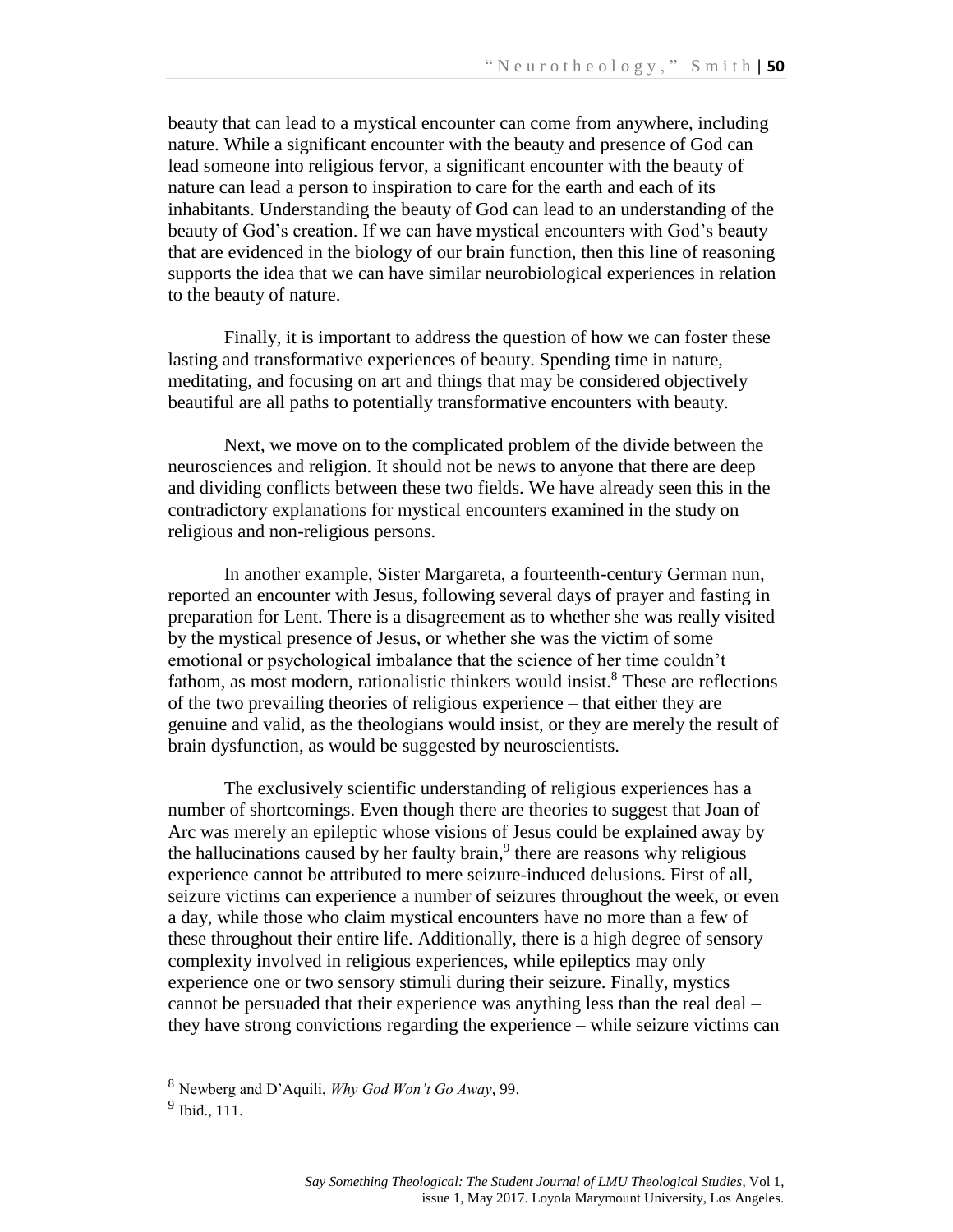be convinced that their hallucination was nothing more than that  $-$  a hallucination. It is clear that the divides between science and religion are just skepticism, and a hesitation on the part of scientists to believe that there are things that cannot be explained by neurology.

According to Newberg, the successful neurotheologian "should seek to understand the specific nature of the conflict between science and religion, focusing on the nature of the human mind and/or brain as mediating this conflict."<sup>10</sup> Neurotheologians have an obligation and a responsibility to examine the differences in interpretation among the neurosciences and mystical experience. They should look to the brain/mind as a way to mediate and make sense of these differences. Neurologists may not have the whole picture of religious experience, but neither do theologians. It is necessary to understand the bridge between these fields, for a more complete understanding of both of them.

So why does this all matter? As discussed above, the scientific academy – at least, a significant portion of it – has long claimed that mystical and religious experiences only find their basis in mental illness and disorderly mind function. It is clear, based on numerous studies resisting the idea of the reality of mysticism and religion, that academia is generally dismissive of the idea of genuine mystical experience engendered by the beauty and splendor of the divine. Moving forward, those in these fields must seek to work together and understand each other and each other's fields of study, to promote a complete picture, beyond the beliefs and convictions of just one side or the other.

Neurotheology has a number of important contributions to make in both neurology and theology. Neurotheology is the bridge that connects the biology of the brain with religious belief. Without one or the other, there is a lack of understanding of the whole picture. Neurology cannot fully understand the incredible capacity of the brain without examining something as complex as religious experience, and theology cannot fully appreciate the reality of religious experience, especially its universality, without also tending to the biology of the brain. The widespread experiences of the world's religions can work to form a universal picture of what the brain can do in regards to its encounters with mysticism and beauty.

LMU: SST

 $\overline{\phantom{a}}$ 

 $10$  Newberg, Principles of Neurotheology, 52.